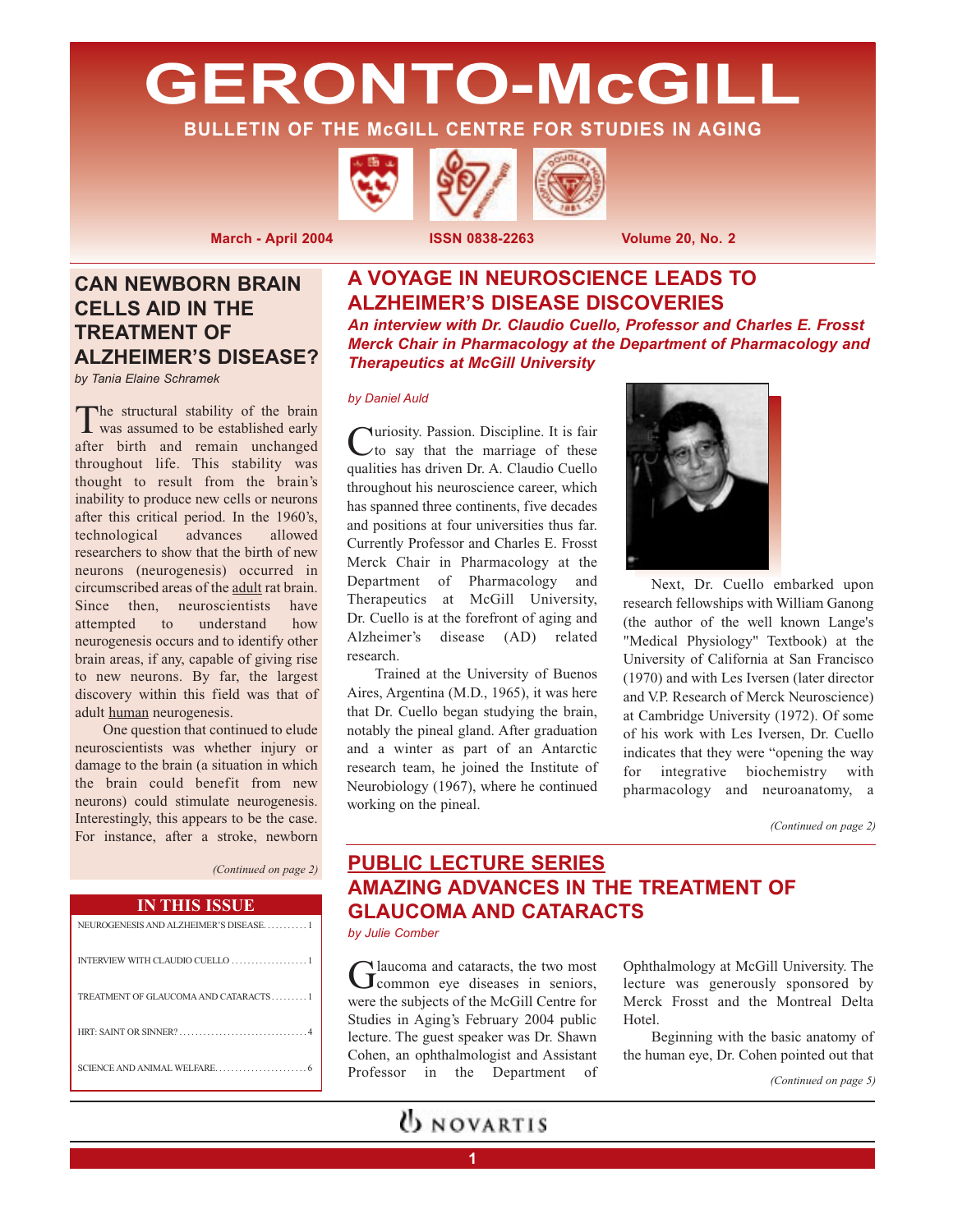## **CAN NEWBORN BRAIN CELLS AID IN THE TREATMENT OF ALZHEIMER'S DISEASE?**

*(Continued from page 1)*

neurons have been shown to travel to the site of damage, integrate into existing neural circuitry, and contribute to repair. This led researchers to wonder whether such a mechanism could exist in more chronic pathologies, like Alzheimer's disease (AD).

One brain area in which compensatory neurogenesis in AD would be advantageous is the hippocampus, an important memory structure that is often the first area affected in AD. Interestingly, a new study has found indicators of neurogenesis in the hippocampus of deceased AD patients. The authors suggested that this might be evidence that the brain is making an attempt to replace dead/damaged neurons. In keeping with this, measures that stimulate neurogenesis could be explored as possible therapeutic interventions in AD. It remains unclear however, whether the rate of cell birth would be sufficient to replace lost cells in affected brain areas. Moreover, the environment within the AD brain may be toxic to neurons and may thus prevent newborn cells from developing into fully functional neurons. Despite these unanswered questions, this new study is rather encouraging and highlights the importance of continued research on a neurological disorder that affects far too many of our loved ones.

*Jin K et al. (2004) Increased hippocampal neurogenesis in Alzeimer's disease. Proc Natl Acad Sci USA. Jan 6;101(1):343-7.*

### *An interview with Dr. Claudio Cuello, Professor and Charles E. Frosst Merck Chair in Pharmacology at the Department of Pharmacology and Therapeutics at McGill University (Continued from page 1)*

multidisciplinary modality that made what modern neuroscience is today."<sup>1</sup>

In 1973, Dr. Cuello returned to Argentina as an assistant professor at the University of Buenos Aires. But the political situation was tumultuous – and dangerous – and research funding was cut. Dr. Cuello knew that there was "no professional future for (him) in Argentina."1 In 1975, Les Iversen invited him back to Cambridge at the Medical Research Council Neurochemical Pharmacology. Here, Dr. Cuello studied brain neurotransmitter systems, including neurotransmitter release from dendrites and the distribution of neuropeptides in the brain.

Dr. Cuello later (1978) took a position as Lecturer (equivalent to Associate Professor in North America) in the Department of Pharmacology at Oxford University. In addition to enjoyable teaching in the university's famous tutorial system, Dr. Cuello's research was exciting. With his good friend Ceasar Milstein, a fellow expatriate Argentinean and winner of the 1984 Nobel Prize, he applied monoclonal antibodies (immune molecules that detect specific targets) to neuroscience for the first time. It was using a monoclonal antibody at Oxford that Dr. Cuello first began AD-related research.

In the late 1970s and early 1980s, it became apparent that AD involved selective damage to a group of brain cells (basal forebrain cholinergic neurons) that produce and release the neurotransmitter acetylcholine, which is know to be important for learning and memory. Dr. Cuello's group showed that these neurons are atrophied in AD and in rats after cortical damage. This and other evidence encouraged them to propose a theory that damage to cortex in AD resulted in secondary atrophy of basal forebrain cholinergic neurons.

It was around this time that Dr. Cuello was convinced to accept the Chair of Pharmacology at McGill. Under his stewardship (1985-2000) the

Department grew to one of the most productive pharmacology departments in the world. At McGill, Dr. Cuello continued investigating the cholinergic system, studying the ability of certain molecules (including nerve growth factor and ganglioside GM1) to counteract the effects of cortical damage on cholinergic atrophy. For AD, perhaps the most relevant message from these studies is that it is possible to encourage recovery of compromised neurons, raising the hope that damaged brain circuitry in AD may not be beyond repair.

Upon completing his term as Chair, Dr. Cuello has enjoyed a research renaissance. With administrative responsibilities behind him, he has had more time to focus on research and hopes to work at the bench until very late in life. His major focus is the aging cortex and AD.

The cortex, which is important for higher cognitive functions, undergoes changes as it ages. Using rats, Dr. Cuello's group has recently demonstrated that certain cortical neurons are susceptible to age-related changes, including cell body atrophy and reduced dendritic processes, which are important for contacting other neurons. Moreover, his group has shown that there are fewer synapses in the aging cortex.

Synapses are the sites where neurons talk to one another; their cumulative conversation results in thoughts, feelings and memories. Interestingly, Dr. Cuello's group has shown that aged rats with cognitive impairment – some rats, like some humans, appear to age better than others – show evidence of fewer cholinergic synapses. In AD, there is a massive loss of cortical and cholinergic synapses. As Dr. Cuello indicates, no matter what the primary cause of AD is, it is ultimately synapse loss that best correlates with cognitive decline.

Is there anything we can do to counteract synapse loss? As Dr. Cuello points out, synapses are regularly made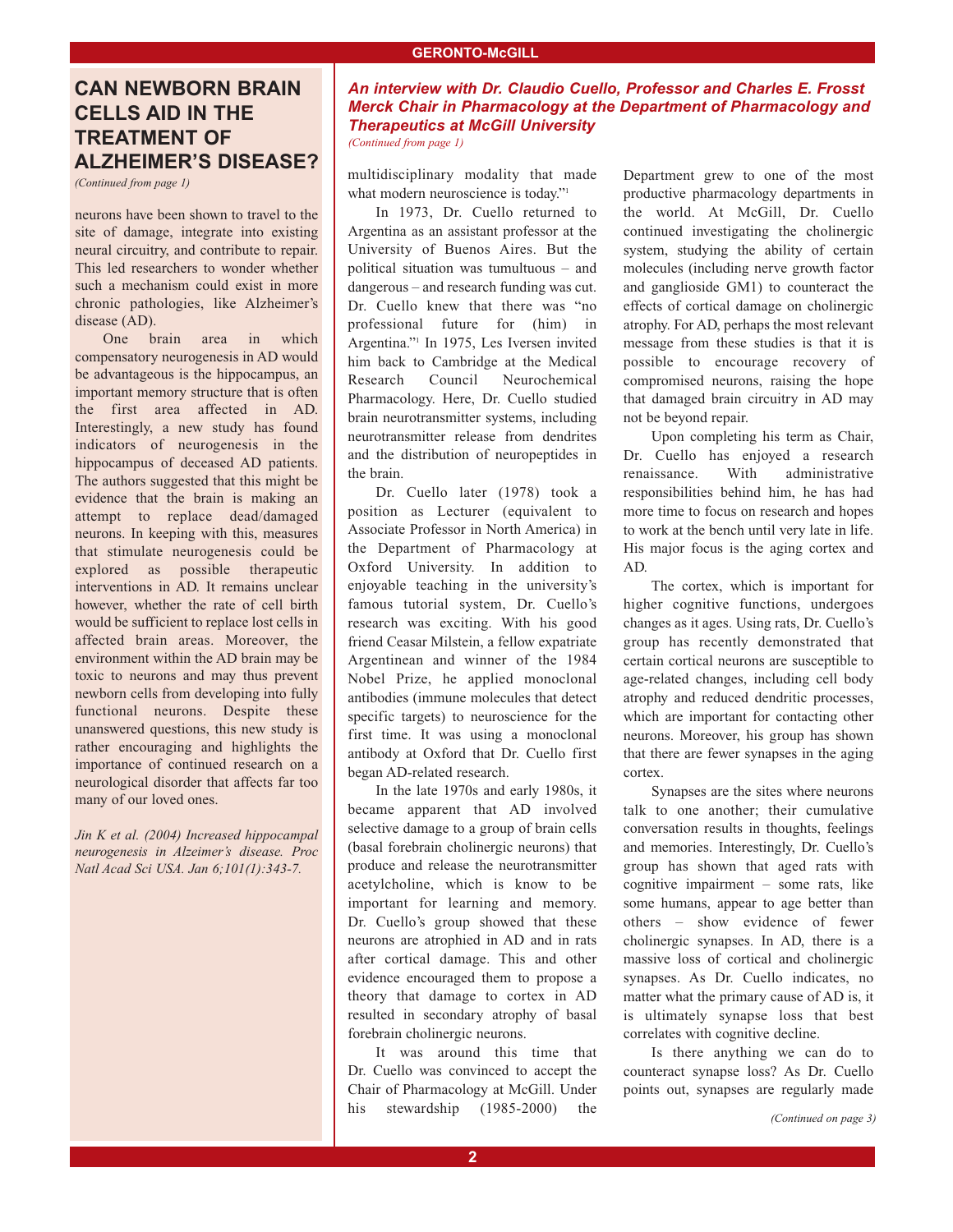#### **GERONTO-McGILL**

### *An interview with Dr. Claudio Cuello, Professor and Charles E. Frosst Merck Chair in Pharmacology at the Department of Pharmacology and Therapeutics at McGill University (Continued from page 2)*

and unmade. To build new synapses, one could maintain an active mental life, for instance reading, doing crossword puzzles or other mentally challenging activities. Having more synapses may not prevent AD pathology, but the brain should be able to absorb more damage before significant cognitive impairment is observed if more synapses are available a priori. It is believed that this can partly explain why higher education is associated with reduced AD, even in individuals with a genetic predisposition.

Of interest with respect to synapse maintenance, Dr. Cuello's group has identified a molecule, nerve growth factor, that maintains cholinergic synapses that are vulnerable in AD. It is possible that maintaining adequate levels of growth factors could help resist AD. Although it may sound surprising, there actually are a few simple things that could encourage growth factor production. As Dr. Cuello indicates, activity is the key, with both physical and mental activity being associated with increased production of brain growth factors.

When asked if AD can be cured, Dr. Cuello responds definitively but cautiously: "Yes! It won't be cured next week, next month, or even next year, but hopefully it can be cured in the next decade." When asked how it will be cured, Dr. Cuello says that the scientific community's understanding of the molecular and cellular origins of the disease have been the force behind therapeutic progress. Indeed, at least ten potential therapeutic avenues have been generated based on basic science discoveries in the last 15 years or so. These include inhibitors of the production of beta-amyloid peptide (found in deposits AD brains), anti-inflammatories, immunization against beta-amyloid, etc. These are different from current therapies, which target symptoms rather than the root cause, and tend only to be effective for a year or two.

Can this endeavor be made more effective, and thus deliver improved therapies sooner? In Dr. Cuello's mind, the answer is better animal models of AD. Currently, there are helpful mouse models that mimic some features of AD, for instance beta-amyloid production. As Dr. Cuello indicates, even if such a mouse does not display all features of AD, it is good enough to test a drug designed to reduce production of beta-amyloid. Even better is a mouse that has AD-like neurodegeneration and cognitive decline. In fact, Dr. Cuello's group recently found evidence that human genes known to cause AD, when put in a mouse, cause beta-amyloid deposition, cognitive decline and cholinergic synapse loss, all important features of AD.

When asked what his biggest contribution to neuroscience has been, Dr. Cuello turns the question on its head. He believes that his most important contribution is yet to come and that it will be in the area of animal models of AD. One current focus of his lab is to generate a first rate rat model. To date, most of the best models have been created by insertion of AD-causing genes into mice. But in terms of intellect, mice are not as bright as rats. The more intelligent rodent will likely be more sensitive to the genes that cause AD and should better serve as a model. Dr. Cuello expects that improved models will help to generate improved theories of pathology and to test new therapies.

Assuming new treatments for AD will be generated, one important question is when to deliver them? Dr. Cuello suggests that therapy should be delivered as soon as a cognitive decline is noticed, before full-blown AD, because this sub-clinical impairment eventually leads to AD. Thus, the advance of the disease can be stopped or impaired before irreparable damage is done.

When asked what the best strategy could be, Dr. Cuello says that it could prove to be a cocktail of drugs that target different aspects of pathology. For instance, drugs that block the production of beta-amyloid may be complemented by drugs that reduce inflammation, as well as currently used therapies that augment activity of cholinergic neurons.

Finally, it should be said that Dr. Cuello is optimistic and excited about the possibility of a cure for AD and is happy to be part of the broader group of people pushing for this objective. Moreover, he takes pleasure in being part of the larger scientific community that exists without national borders. Indeed, it is sure that the world will hear more about AD from Dr. Cuello in the years to come.

1. A. C. G. Cuello, in The History of Neuroscience in Autobiography L. R. Squire, Ed. (Academic Press, San Diego, 2001), vol. 3, pp. 170-213.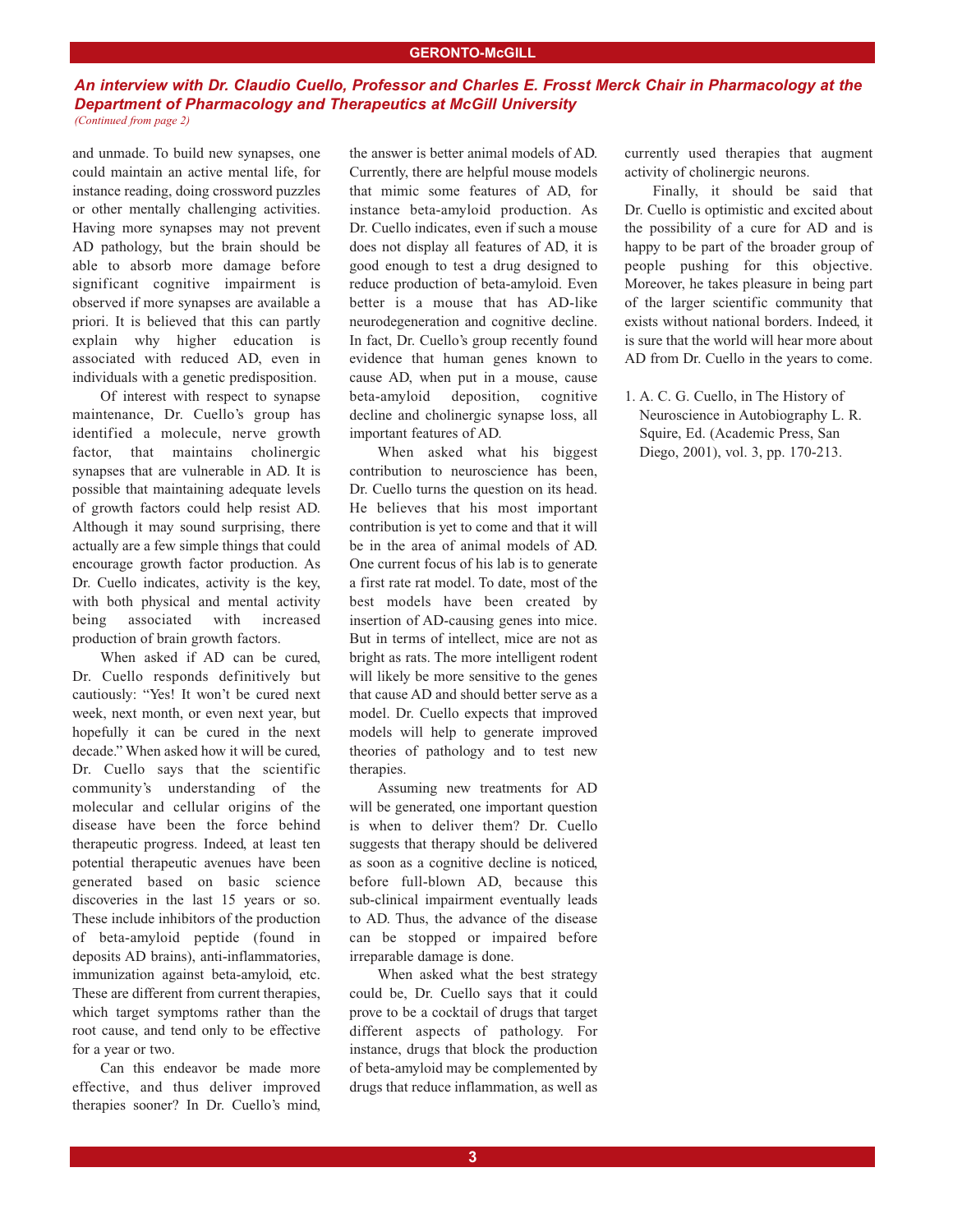## **POLICY AND POLITICS HORMONE REPLACEMENT THERAPY: SAINT OR SINNER?**

*by Tania Elaine Schramek*

ver the past year, there has been **J** considerable debate regarding the appropriate course of action to take when at the onset of menopause, a woman stops producing the ovarian sex hormones estrogen and progesterone. Central to the debate, is whether a woman should start taking estrogen replacement therapy (ERT) or combined estrogen and progesterone replacement therapy (E+P) for the alleviation of her menopausal symptoms. Much of the controversy surrounding this issue arose when a study conducted by the Women's Health Initiative (WHI), whose aim was to examine the potential beneficial effects of hormone replacement therapy (HRT) on general health and more specifically, cardiovascular health, was terminated after 5 years because E+P use was associated with increased risk for cardiovascular incidents and invasive breast cancer.

Due to the startling nature of these findings, the study received tremendous press exposure and consequently, many women who were taking HRT rushed to their doctor's office and insisted upon being taken off their treatment regimens. The scientific community also became very interested in these findings and as a result, in February 2003, in Funchal, Madeira, a panel of the 25 top international HRT experts gathered to take a closer look at the WHI's study and to discuss its implications.

Over all, the panel agreed that the study was well designed and conducted. They did, however, call into question the clinical relevance of its findings. They argued that women in the WHI study did not fit the typical profile of those that would receive HRT in clinical settings. Specifically, 66% of the participants were over 60 years of age. Although there is no consensus as to how long HRT should be administered (ranging between 5-15 years), it IS agreed upon that HRT should begin at the onset of menopause. Given that the average age of onset is 50, many women in the WHI study were at least a decade older that those that would typically receive HRT in clinical settings. This is important because age alone is a risk factor for many health problems,

including cardiovascular disease and cancer.

Even though the primary uses for HRT in clinical settings are to alleviate menopausal symptoms like hot flushes, mood changes, and to prevent the loss of bone matter density, the goal of the WHI study was to examine the protective effects of HRT on general and cardiovascular health. Interestingly, 69% of women in the WHI were overweight, 36% had high blood pressure, 12% had high cholesterol, 40% were previous smokers, and 10.5% were current smokers. Thus, many women had cardiovascular risk factors or pre-existing cardiovascular disease. The panel therefore argued that these women were less than ideal to be included in this study and were not likely candidates for HRT in clinical settings.

Another issue raised by the panel relates to the type and dose of HRT used. Depending on a woman's medical history, doctors will either prescribe ERT alone or E+P. Women in the E+P group of the WHI study were given a uniform dose of E+P that contained synthetic estrogens called conjugated equine estrogens. First, the experts argued that it is unlikely for two women to receive the same dose of HRT. Second, when our bodies break down substances, the end-results are called metabolites. Several studies have shown that women with breast cancer have high levels of specific estrogen metabolites. Conjugated equine estrogens, which had been given in the WHI study, have been shown to increase the amount of these estrogen metabolites by 32%.

Additionally, the press overlooked two important findings. First, only the E+P portion of the study was terminated due to increased health risks, the ERT portion is still underway. Second, the increased risk for breast cancer observed was only found in women who had a previous history of HRT use. These findings are in line with new research avenues that propose that there may be a threshold amount of hormones to which a woman can be exposed in her lifetime. Therefore, in adopting this approach, researchers are highlighting the importance of individual needs with regard to treatment. This was perhaps the most recurring and resounding criticism offered by the panel of experts regarding the study's lack of clinical relevance as well as the popular media's treatment of its findings.

The panel unanimously agreed that in clinical settings, the type of HRT and the doses prescribed are determined on a case-by-case basis. Indeed, they repeatedly stressed that individually tailored treatments are the key to positive outcomes. In fact, for the most part, HRT has been associated with significant decreases in hot flushes, increased psychological well-being, increased sexual satisfaction, increased ability to concentrate, better memory, and significant prevention of bone matter density loss. Thus, when different therapeutic approaches are applied to different women, the potential benefits can be quite substantial.

Although the negative outcomes of the WHI study reported by the popular media cannot be taken lightly, a most unfortunate and potentially dangerous result of this sensational coverage is that many women are now seeking natural remedies for menopausal symptoms, none of which have ever been clinically tested. For instance, one issue of the *National Enquirer* listed ten different medications that could be used to substitute for hormone therapy, all of which contain some form of estrogen or progesterone. Given that it is unclear whether it was progesterone alone, a combination of estrogen and progesterone, or the women's pre-existing risk factors that contributed to the negative outcomes observed in the WHI study, great caution should be exerted in taking natural remedies.

It is important to note that the panel of experts did not in any way discount the importance of the increased risks found in the WHI study, they simply wished to clarify the context in which they were observed. In fact, they clearly point out that further investigation into the effects of HRT is required. An unfortunate consequence of the media's treatment of the WHI's findings however, is that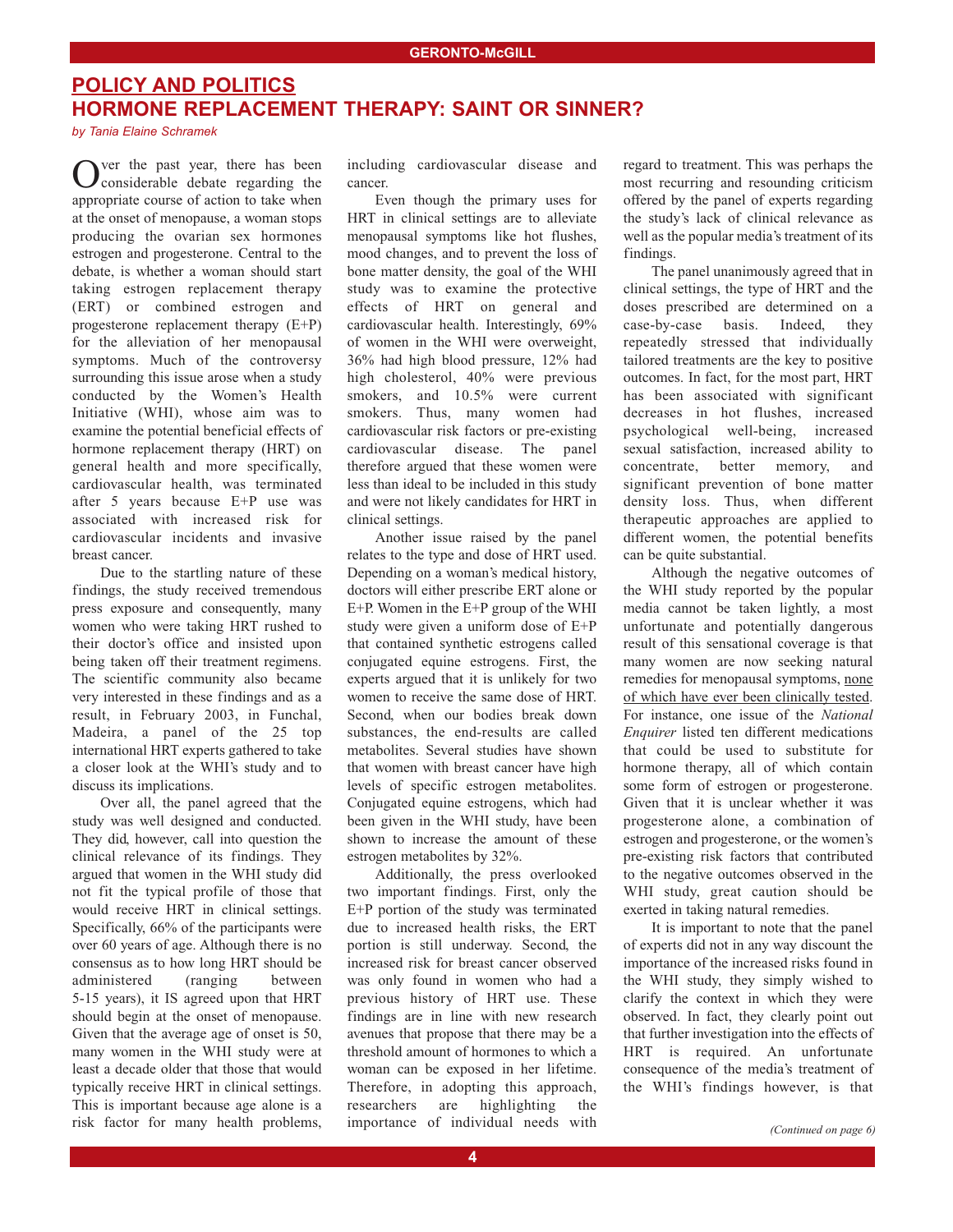### **AMAZING ADVANCES IN THE TREATMENT OF GLAUCOMA AND CATARACTS** *(Continued from page 1)*

the optic nerve leaving the back of the eye looks a bit like a straw connecting the eye to the brain. The optic nerve is 1.5 mm in diameter (the size of a pencil dot) and carries 1.2 million nerves to the brain. "I guess right away we won't be discussing eye transplants here!" joked Dr. Cohen.

Glaucoma is "a characteristic acquired loss of optic nerve fibres", he explained. "The eye is like a closed-system bathtub with a faucet, a drain and a pressure sensitive portion." If the drain gets plugged, then pressure builds up and damages the weakest part in the eye: the optic nerve. The more damage to the optic nerve, the more the patient's vision is reduced.

There are two main therapeutic goals for glaucoma: keep intra-orbital pressure below the target level, and stabilize diurnal variation in intra-orbital pressure. There is considerable evidence that lowering pressure in the eye will help relieve glaucoma. In his practice, Dr. Cohen tries to lower pressure with medication before resorting to surgery. Usually, pressure of more than 30 mm Hg will be treated, but it depends on how much damage the optic nerve has sustained. The more damage there is, the more important it is to lower the pressure.

There are 5 classes of glaucoma medications, and the sheer number of products available can seem overwhelming. But Dr. Cohen pointed out how fortunate we are to have so many treatment options. Still, eventually, medications might not adequately control the pressure or give the patient the vision sufficient for his or her lifestyle. At that point, surgery may be required. A new role for medications is to use them and surgery synergistically. For example, a safer, less effective surgical procedure can rely on medication to boost its ability to hit the target intra-orbital pressure and stabilize the diurnal curve.

Dr. Cohen believes that communication between the patient and surgeon is essential, and that allowing the patient to make the decision both empowers the patient and means less stress for the surgeon. He described how a modular approach takes surgery to an advanced level. "If you think about surgery in an organized way, you can do

anything." He praised his team, the three Montreal hospitals where he works, and the high quality of Canadian eye surgery in general.

The delicacy required for eye surgery is truly amazing. Ophthalmologists use tiny, sophisticate tools, and sutures finer than a human hair. "One time, one of the sutures flew off the instrument, and you could just see it hovering there in the air; it was so light it wouldn't fall. It was incredible to see that," marvelled Dr. Cohen.

Elevated intra-orbital pressure is a relatively common complication for all patients undergoing cataract surgery. Glaucoma patients undergoing cataract surgery require special consideration. Dr. Cohen explained surgeons can now use a soft, foldable intraocular lens. The standard lens covered by Medicare does not fold, and so requires a larger incision, and is football shaped, so the patient will have astigmatism. Surgeons are moving away from the non-folding lens, especially when cataract and glaucoma surgery are done simultaneously. However, Dr. Cohen stressed that both kinds of lenses are excellent products that will last a lifetime.

Dr. Cohen cautioned the audience about Laser correction surgery (Lasik) to improve eyesight. Those at risk for glaucoma should not get this done, because it can complicate treatment of glaucoma.

There were many interesting questions following the lecture, which Dr. Cohen answered carefully and compassionately. One woman explained that for years she had been unable to read the newspaper without reading glasses. Then suddenly, she could read the whole thing again without glasses. She was told it was because of her cataract, which seemed contradictory to her. "Actually, it is not contradictory," explained Dr. Cohen. "It's called 'second sight', a process where the cataract grows, and changes your lens's power, so that you can read. But that's because it is thickening, and getting harder. So while it may temporarily allow you to see better, it may get worse, or it may have created a great situation for you, and you may not need surgery."

Another person asked whether diet effected glaucoma or cataracts. Dr. Cohen responded that except for severe nutritional deficiency, rare here in North America, there was little evidence diet has an effect. Diabetes patients, though, must keep their blood sugar well controlled to reduce their risk of cataracts and glaucoma. And lutein does help in the later stages of dry macular degeneration, another common source of vision loss in seniors.